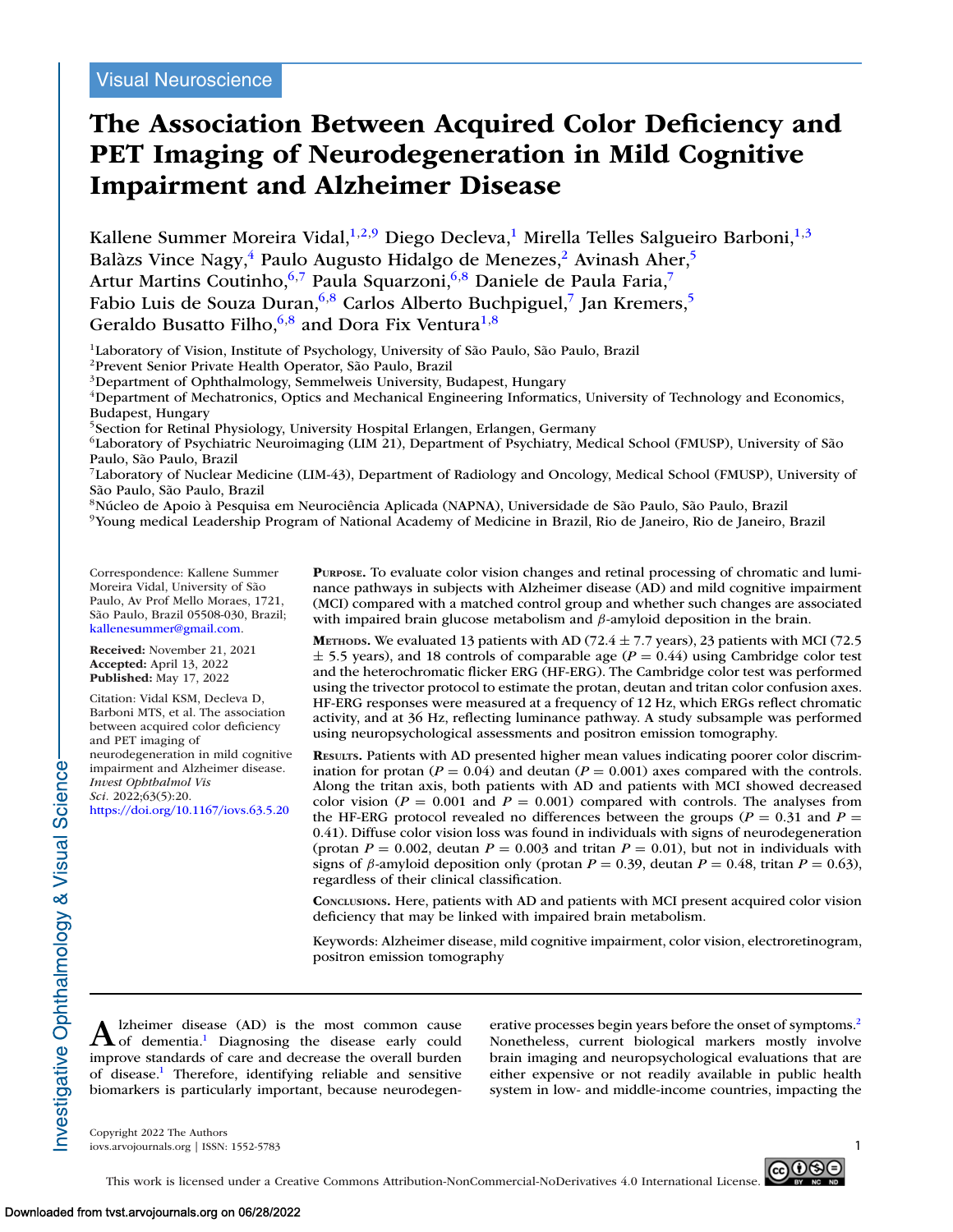early diagnosis particularly those at risk for developing dementia. $3-5$ 

Therefore, alternative screening tools should be explored further. In this context, visual deficits are previously reported in AD and, correspondingly, several visual function changes have been described in such patients, including visual field loss in the inferior hemifield, decreased visual contrast sensitivity, impaired pupillary light reflexes, and ocular motor dysfunction[.2](#page-7-0) Furthermore, retinal fiber layer alterations<sup>6,7</sup> and ERG changes have also been observed.<sup>8-10</sup> Psychophysical methods to measure specific visual functions, such as color vision, are also useful for visual screening. Color vision changes have been reported in patients with  $AD^2$ ; most of the studies used arrangement tests, which may be time consuming and less sensitive than threshold tests.<sup>11</sup>

In the ERGs studies, changes such as amplitude reductions and delays of the P50 component of the pattern ERG have been reported in patients with  $AD^{2,12,13}$  These physiological changes are in accordance with of retinal ganglion cells losses, particularly large retinal ganglion cells, putatively belonging to magnocellular retinogeniculate pathway, observed in post-mortem studies.<sup>14,15</sup> However, pattern ERGs have limitations because they rely on good ocular fixation and good optical quality of the eye media. $16$  Therefore, it is crucial to develop alternative ERG protocols that are more robust.<sup>2</sup> A possible alternative may be heterochromatic flicker ERGs (HF-ERG) because it is designed to emphasize the activity of the chromatic or the luminance pathways, expanding the scope of the technique to processing in retinogeniculate pathways[.17,18](#page-7-0)

A more rigorous psychophysical test used to evaluate color vision is the Cambridge color test  $(CCT)$ ,<sup>19</sup> which is a computerized psychophysical test in the isoluminant u'v' space, which allows quantitative estimates of color thresholds. It is based on the same principle as the Ishihara plates, using a mosaic of circles of different diameters and luminances as background and a set of this mosaic as the target, with a different chromaticity. The idea behind this design is to eliminate luminance and contour or border cues that might affect the discrimination, the same principle used in the traditional Ishihara plates.<sup>19,20</sup> It has been found that color vision defects may be detected with the CCT in association with several pathologic conditions: mercury intoxication, $2^{1,22}$  diabetes, $2^{3,24}$  $2^{3,24}$  $2^{3,24}$  Duchenne muscular dystrophy, $2^5$  Leber's hereditary optic neuropathy, $2^6$  multiple sclero- $\sin^{27}$  autism spectrum disorders,<sup>28</sup> and glaucoma.<sup>29,30</sup> Other computerized color vision tests are also available, such as the CAD test from the City University London which has been extensively used and is approved for testing<sup>19,[31](#page-8-0)</sup> of aviation pilots and other tests as ColorDx CCT HD<sup>32</sup> and Rabin cone contrast test.<sup>33</sup>

Although the CCT and the HF-ERG have shown promising results in assessing visual deficits, they have not yet been reported in patients with neurodegenerative disorders such as AD or mild cognitive impairment (MCI). Moreover, few studies on color vision changes in AD have been correlated with standard biological markers of neurodegeneration, such as impaired neuropsychological tests and alterations in positron emission tomography (PET) images. $34$ 

Thus, the primary aim of the present study was to evaluate color vision using the CCT and HF-ERG in patients with early AD and MCI, compared with age-matched control subjects. As a secondary aim, we evaluated whether the outcomes of these visual tests were associated with cognitive performance measured by neuropsychological tests. Finally, we investigated whether CCT and HF-ERG changes were observed according to the results of PET scans using Pittsburgh compound-B ([11C]PiB-PET) to detect cortical Aβdeposition and  $[$ <sup>18</sup>F] fluorodeoxyglucose ( $[$ <sup>18</sup>F]FDG-PET) to assess brain glucose metabolism (and used as a sensitive probe for neurodegeneration), following the biomarkerbased definition of AD[.35](#page-8-0)

#### **METHODS**

#### **Study Design**

This study used an observational, case control design.

#### **Subjects**

All subjects who participated in the study gave their informed consent after an explanation of the nature and possible consequences of the study. The study adhered to the tenets of the Declaration of Helsinki and was approved by the Institutional Review Board of the Clinics Hospital (CAAE:10338213.4.1001.0068) and Psychology Institute (CAAE:2.065.527) at the University of São Paulo.

The patients and part of the control subjects were referred from the Hospital das Clínicas, Faculdade de Medicina, Universidade de São Paulo (HC-FMUSP). The controls were also referred from the Ophthalmology Clinic of Prevent Senior Private Health Operator, in São Paulo, Brazil.

All patients underwent complete clinical and neuropsychological assessments by trained, board-certified psychiatrists and neuropsychologists. Early AD and MCI were diagnosed according to the criteria described by McKhann et al. (2011).<sup>36</sup> Briefly, patients with AD had to present symptoms compatible with dementia, with an onset of gradual cognitive decline, which may include language, visuospatial, and executive deficits, and memory decline in the amnestic form. In addition, they neither presented clinical criteria of dementia with Lewy body or frontotemporal lobar degeneration, nor significant concomitant cerebrovascular diseases, aphasia, or other neurological diseases. They were not using any medication that could affect cognition. Also, systemic diseases that affect the retina, such as diabetes, were excluded.

The diagnosis of amnestic MCI was based on a worsening of recent cognitive performance, as informed by the patient, a relative, or a clinician; deficits in one or more cognitive domains (with a performance worse than expected for age and education); a decrease in independence for performing daily activities; and the absence of dementia and of vascular, traumatic, or medical conditions.

For the control group referred from the HC-FMUSP, six age-matched elderly subjects without a history of cognitive deficits, and neurological, psychiatric, or other medical conditions that could interfere with the study results were selected. Twelve control subjects referred from the Prevent Senior Institute were selected using the same criteria, but did not perform neuroimaging and neuropsychological tests.

All subjects underwent a complete ophthalmological examination, including measurements of refraction, best-corrected visual acuity, slit-lamp biomicroscopy, IOP measurements, gonioscopy, and dilated funduscopic examination. Exclusion criteria were a best-corrected visual acuity of less than 20/30, a spherical refractive error of more than 5 diopters (D) and/or a cylindrical error of more than 3 D,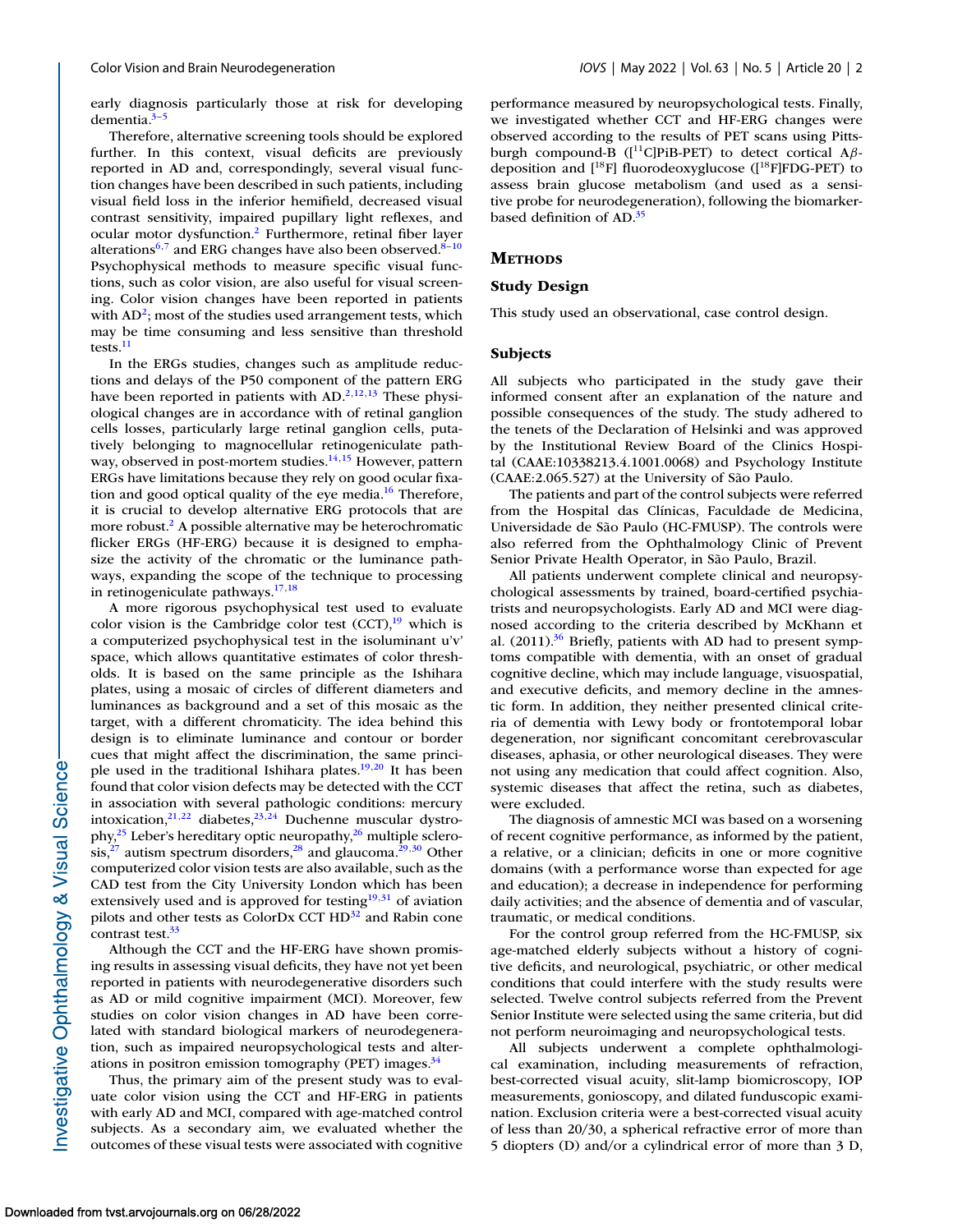lens opacity of greater than 0.5 according to the Lens Opacity Classification System III groups,<sup>37</sup> previous ophthalmological surgery including cataract surgery, and the presence of ophthalmological diseases. Also, individuals with congenital color vision deficiencies were excluded. The visual evaluations including psychophysical tests and ERGs measurements were performed at the Vision Laboratory, Institute of Psychology (USP). Because some subjects were not able or willing to complete all experiments, the test order was randomized. If both eyes met the inclusion criteria, the eye with the best-corrected visual acuity was selected as the study eye.

#### **Visual Evaluation Procedures**

**Psychophysical Test (CCT).** Color vision was evaluated using the CCT. Stimuli were presented on a Viewsonic G90fB 190 CRT monitor controlled by a Visual Stimulus Generator 2/5 (Cambridge Research Systems, Rochester, UK). The test used stimuli in which the background was presented at a given chromaticity (CIE 1976 chromaticity diagram  $u'v'$ : 0.1977; 0.4689), and the target, a "Landolt" C", was presented with a different chromaticity. Both background and target were composed of circular patches that varied in size (between 5.7 and 22.8 arcmin) and luminance (between 7 and 15  $cd/m<sup>2</sup>$ ). The target was presented in one of four orientations with the Landolt C gap at the right, left, up, or down. The subject's task was to report the position of the gap verbally to the experimenter (four-alternative forced choice). Only one eye was tested; the other eye was covered by an eyepatch.

The subjects were seated in a dark room 3 m from the monitor. The outer and inner diameters of the Landolt C subtended 4.4° and 2.3° of visual angle, respectively, and the gap subtended 0.8° of visual angle, (corresponding to the detail subtended by a  $20/960$  letter size; logMAR = 1.7).

The chromaticity of the stimuli was varied along the protan and deutan and tritan color confusion axes in color space (trivector test) in random order. After each correct response, the stimulus chromaticity was altered in the direction of the background and after each incorrect response, it was changed away from the background chromaticity in color space. The thresholds for each axis were calculated by averaging the values at six response reversals from correct to incorrect and vice versa.<sup>19</sup>

The test allowed a 10-second interval for the subject's response, moving on to the next presentation in the absence of a response and recording a wrong response in that case. This time was longer than the usual response time of the test (5 seconds). All subjects were given a demonstration trial (the first 2 minutes of the trivector test) to check if the instructions were understood. We only performed the entire trivector test for subjects who could complete the trial demonstration. The subject's task in the CCT is a simple task that involves reporting the detection of the target orientation. Subjects who failed to perform the demonstration test were excluded from the sample.

**HF-ERGs.** HF-ERGs were recorded from the same eye tested for color vision. The other eye was occluded with an eyepatch during the recordings. The pupil was dilated with a drop of 0.5% tropicamide (Pharma Stulln GmbH, Stulln, Germany) prior to recording. A DTL fiber electrode was placed over the lower conjunctiva and served as the active electrode. Two gold cup electrodes filled with electrode paste (Weaver and Company, Aurora, CO), one placed at the forehead and one at the ipsilateral temple, served as ground and reference electrodes, respectively. The forehead and ipsilateral temple were cleaned using NuPrep Gel abrasive gel before placing the electrode. The impedance of the active and reference electrode was less than 5 kΩ.

The signals were amplified 100,000 times, band-pass filtered between 1 and 300 Hz, and sampled at 1024 Hz. The ERG responses were averages from 24 (36 Hz stimuli) or 48 sweeps (12 Hz stimuli), each lasting 1 second. The first 2 seconds of recording time after the stimulus started were disregarded to avoid onset artifacts.

The heterochromatic stimuli were generated in a Ganzfeld bowl (Q450SC, Roland Consult, Brandenburg, Germany) controlled by the RETIport system (Roland Consult) by modulating the outputs of red (with contrast R) and green (with contrast G) light-emitting diodes sinusoidally in counterphase around a mean luminance of 100  $cd/m<sup>2</sup>$  each. The different stimulus conditions were generated by varying R while keeping the total contrast  $(R + G)$ constant at 100%. The stimulus conditions were quantified by the red contrast fraction ( $FR = R/(R + G)$ ). At a temporal frequency of 12 Hz the stimuli elicit ERGs whose fundamental components reflect the activity of the parvocellular L-M cone opponent channel, whereas at 36 Hz the ERGs reflect activity of the magnocellular luminance channel. $17,18$ 

ERG responses were measured to three different stimuli with FR 0, 0.5 and 1. At an FR of 0, the G was 100% contrast and R was 0% (i.e., the output of the red diode was not modulated). At an FR of 0.5, R and G were both 50% Michelson contrast. At an FR of 1, the G was 0% whereas the R was 100%. This is a short protocol version from those in previous studies[.18](#page-7-0) The short version was applied in a previous disease-related study from our group with patients with glaucoma.<sup>38</sup>

The HF-ERG responses were Fourier analyzed using a self-written MATLAB program (MATLAB, The Math Works, Natick, MA). The ERG amplitudes and phases of the first harmonic (fundamental) components were extracted from the responses to the 12-Hz and 36-Hz stimuli. From the responses to 12-Hz stimuli, the second harmonic components (i.e., at 24 Hz) were also obtained.

# **Neuropsychological and Neuroimaging Assessment**

All patients and controls referred from HC-FMUSP were submitted to neuropsychological tests and neuroimaging evaluation at Laboratory of Psychiatric Neuroimaging (LIM21-IPq USP).

#### **Neuropsychological Tests**

Two cognitive performance measures were used: the Rey Auditory-Verbal Learning Test  $(RAVLT)^{39,40}$  $(RAVLT)^{39,40}$  $(RAVLT)^{39,40}$  and the Mini-Mental State Examination (MMSE).<sup>41</sup> For more details about these tests, see previous studies cited by Squarzoni et al. $42$ 

#### **Neuroimaging**

Most of the patients with MCI (21 of 23) and patients with AD (11 of 12) and 6 of 18 controls underwent neuroimaging tests using  $^{11}$ C-Pittsburgh Compound-B (PiB) and  $[^{18}$ F]FDG PET with computed tomography. These assessments were used to classify the individuals with a modified "AT(N)"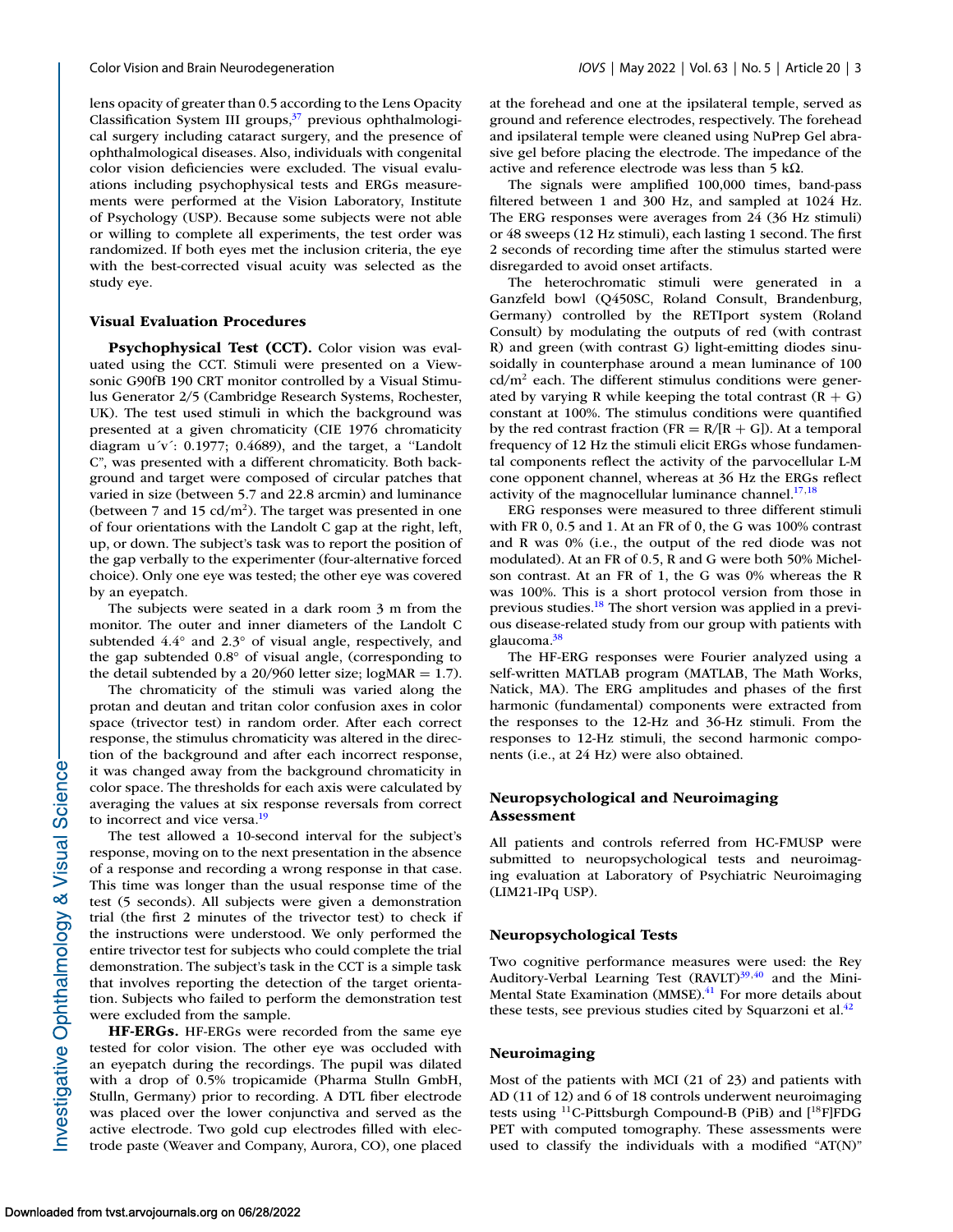<span id="page-3-0"></span>staging based on the 2019 NIA-AA Research Framework,<sup>35</sup> aiming to detect the presence of  $\beta$ -amyloid plaques (used as a proxy for A+/A– staging), and to evaluate the reduction of regional brain glucose metabolism indicating neurodegeneration (a proxy for N+/N– staging). A complementary analysis combining amyloid PET and  $[$ <sup>18</sup>F]FDG-PET to generate an "A(N)" staging was also performed and is disclosed as supplementary material. Details regarding radiochemical production, data acquisition, and the PET-based "A(N)" classification were described previously. $43-46$  Our group previously described the whole rationale of this staging in a larger subset of individuals.<sup>44</sup> It is important to note that this biomarker-based classification does not consider the individuals' clinical status, thus grouping them according to indirect signs of brain pathology, regardless of their clinical status (e.g., cognitively healthy, MCI, or dementia).

# **Statistical Analysis**

We used SPSS v. 20.0 (SPSS Inc., Armon, NY) and Stata v. 12.0 (StataCorp, College Station, TX) for the statistical analyses. A Komolgorov–Smirnov test was used to evaluate the distribution of the dependent variables. Mean and standard deviation were used to describe normally distributed variables and median and percentiles for non-normally distributed variables. For descriptive data, clinical and demographic variables were compared across groups using oneway ANOVA,  $\chi^2$  tests, or Fisher's exact tests, as appropriate.

For the primary outcome, the significance level adopted was  $P < 0.05$ . As the data from the CCT and ERG recordings tests were normally distributed; we used one-way ANOVA with subsequent multiple comparisons using Tukey post hoc corrections.

For our secondary outcome, we reclassified the groups according to their PiB-PET  $(A+$  or A–) and  $[$ <sup>18</sup>F]FDG-PET  $(N+$  or N–) results. For  $[^{18}F]$ FDG-PET, the data from protan and deutan were not normally distributed; therefore, we used a nonparametric Mann–Whitney test. Because the tritan had a normal distribution, a *t*-test was used for this analysis. For PiB-PET, we used ANOVA followed by the Tukey post hoc test, because the data were normally distributed. Multivariate linear regression models were conducted to further examine associations between primary outcomes and scores from the MMSE and the RAVLT, adjusting for possible confounding factors, including age and education.

## **RESULTS**

Of the 89 subjects evaluated, 53 (18 controls, 23 MCI, and 12 AD) were included in the final sample study (Table). We excluded 36 subjects owing to glaucoma, eye surgery, AMD, and diabetic retinopathy.

## **Primary Outcomes**

**CCT.** There were significant differences in CCT scores of AD and patients with MCI compared with normal subjects for protan,  $F = 3.42$ ,  $P = 0.40$ ; deutan,  $F = 8.63$ ,  $P = 0.001$ ; and tritan, F = 10.87, *P* < 0.001.

Patients with AD ( $n = 12$ ) showed worse color vision, expressed by longer vector length between the threshold and the background chromaticities in the protan (83.25  $\pm$ 19.53 u'v' × 10<sup>-4</sup>;  $P = 0.04$ ) and deutan (106.42 ± 54.21 u'v'  $\times$  10<sup>-4</sup>; *P* = 0.001) axes compared with the control group; 59.88  $\pm$  8.48 u'v' × 10<sup>-4</sup> and 60.33  $\pm$  9.25 u'v' × 10<sup>-4</sup>, respectively  $(n = 18)$ . Along the tritan axis, both AD and MCI  $(n \cdot n)$ = 23) patients showed reduced color vision (respectively, 170.08 ± 55.22 u'v' × 10−4; *P* = 0.001 and 155.30 ± 56.88 u'v' × 10<sup>-4</sup>; *P* = 0.001) compared with controls (93.33 ± 38.81 u'v' × 10<sup>-4</sup>) [\(Fig. 1\)](#page-4-0).

**HF-ERG.** [Figure 2](#page-5-0) shows the results for the HF-ERG recordings from controls ( $n = 13$ ), patients with MCI ( $n =$ 16), and patients with AD ( $n = 10$ ) for the first and second harmonics at 12 Hz (upper and middle rows) and for the first harmonic at 36 Hz (lower row). No amplitude or phase differences were found for either harmonic at 12 Hz. At 36 Hz, we found amplitude differences in the  $FR = 1$  condition, between patients with MCI (7.65  $\pm$  1.45) and patients with AD  $(4.91 \pm 2.84; P = 0.03)$ . However, the differences were not statistically different from the control group (6.27  $\pm$  3.20;  $P = 0.31$  and  $P = 0.41$ , respectively).

## **Secondary Outcomes**

**CCT.** In multivariate linear regressions, after adjustment for age and education, thresholds along the deutan axis were

**TABLE.** Demographic and Clinical Data for Control, MCI, and AD Groups

|                                                              | Control         | <b>MCI</b>      | AD              | P Value |
|--------------------------------------------------------------|-----------------|-----------------|-----------------|---------|
| Total subjects enrolled                                      | 18              | 23              | 12              |         |
| Age (years) $*$                                              | $70.2 \pm 5.6$  | $72.5 \pm 5.5$  | $72.4 \pm 7.7$  | 0.44    |
| Sex female <sup>†</sup>                                      | 8(44)           | 5(22)           | 5(22)           | 0.18    |
| Visual acuity <sup>†</sup>                                   |                 |                 |                 |         |
| 20/20                                                        | 7(39)           | 12(52)          | 5(38)           | 0.20    |
| 20/25                                                        | 7(39)           | 4(17)           | 1(8)            |         |
| 20/30                                                        | 4(22)           | 7(30)           | 7(54)           |         |
| Subjects with neuropsychological and neuroimaging evaluation | 6               | 21              | 11              |         |
| MMSE*                                                        | $29.0 \pm 1.3$  | $26.6 \pm 2.3$  | $21.9 \pm 3.5$  | < 0.001 |
| RAVLT total*                                                 | $10.7 \pm 2.9$  | 7.4 $\pm$ 2.8   | $1.6 \pm 1.8$   | < 0.001 |
| PiB-PET SUVr*                                                | $0.99 \pm 0.56$ | $1.23 \pm 0.23$ | $1.38 \pm 0.40$ | 0.11    |
| $A+^{\dagger}$                                               | 1(16)           | 8(38)           | 5(45)           | 0.51    |
| $N+^{\dagger}$                                               | 0(0)            | 3(14)           | 6(54)           | 0.01    |
| Education (years)*                                           | $15.5 \pm 4.4$  | $10.2 \pm 4.7$  | $6.9 \pm 4.5$   | 0.003   |

SUVr, standardized uptake value ratio of the PiB-PET examinations, using the cerebellum as the reference region. Values are mean  $\pm$  standard deviation or number  $(\%)$ .

Significance levels are based on \* One-way ANOVA and  $\dagger \chi^2$ .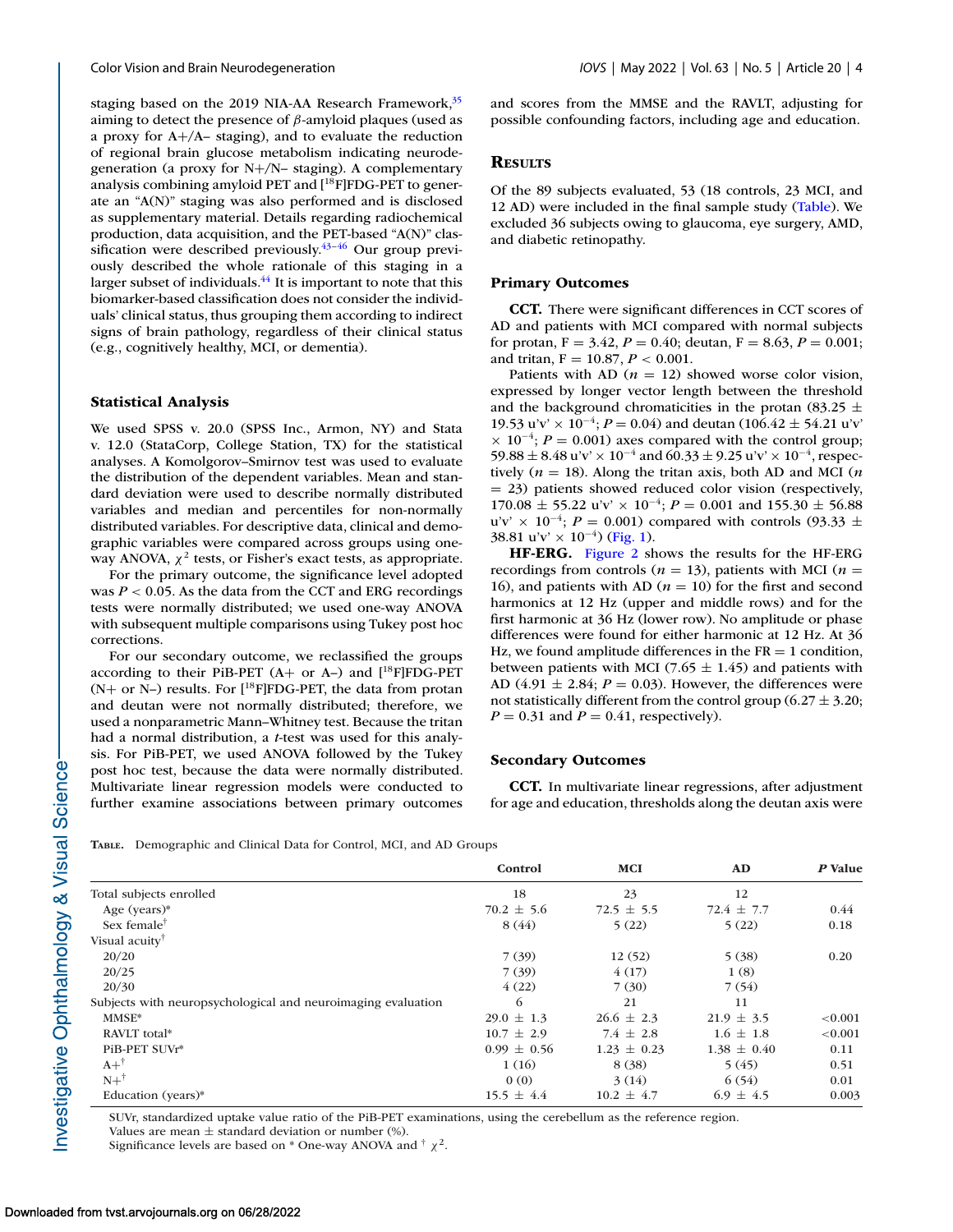<span id="page-4-0"></span>

**FIGURE 1. CCT results.** Means and standard deviations of vector lengths corresponding to protan, deutan and tritan thresholds from controls (*black*), AD (*blue*), and MCI (*red*) groups. Statistically significant comparisons are marked with asterisks. One-way ANOVA \**P*  $< 0.05,$  \*\* $P = 0.001$ .

associated with neurophysiological tests: RAVLT (slope [*β*) ] −3.33; 95% CI, −5.7 to −0.97; *P* = 0.007) and MMSE (*β* = −3.70; 95% CI, −6.60 to −6.59; *P* = 0.01). The tritan axis thresholds were associated only to RAVLT ( $\beta = -6.30$ ; 95% CI, −11.39 to −1.21; *P* = 0.01). For each unit in RAVLT and MMSE scores, there was a loss of 3.33 u'v'  $\times$  $10^{-4}$  and 3.70 u'v' ×  $10^{-4}$ , respectively, along the deutan axis threshold. The discrimination loss along the tritan axis corresponded with 6.30 u'v'  $\times$  10<sup>-4</sup> for each RAVLT unit score.

When groups were divided according to their PiB-PET status ( $A$ + or  $A$ –), there was no difference between the  $A$ +  $(n = 14)$  and A– groups  $(n = 25)$  for the protan  $(F = 0.74; P)$  $= 0.39$ ), deutan (F = 0.49; *P* = 0.48), or tritan (F = 0.22; *P*  $= 0.63$ ) axes discrimination thresholds [\(Fig. 3,](#page-6-0) bottom left). When the groups were reclassified according [<sup>18</sup>F]FDG-PET status (N+ or N–), a significant difference was observed: The  $N+$  group ( $n = 9$ ) had elevated color discrimination thresholds along the protan  $(Z = -2.98; P = 0.003)$ , deutan  $(Z = -2.98; P = 0.003)$ = −3.03; *P* = 0.002), and tritan (F = 7.45; *P* = 0.01) axes, compared with the N– group  $(n = 30)$  [\(Fig. 3,](#page-6-0) right plot). Negative results are described in [Table](#page-3-0) in the Supplementary Material.

A further analysis using a rationale of the "AT(N)" staging suggested by the 2018 NIA-AA Research Framework (NIA-AA RF) classification was performed. This analysis showed that the neurodegeneration (N– and N+) was a better predictor of worse color discrimination than cortical deposition of  $\beta$ -amyloid plaques (A+ or A-). Neurodegeneration (N+) indicated worse color discrimination for the protan and deutan axes thresholds, but not for tritan. However, when the *P* value is adjusted for multiple comparisons, only the comparisons between A–N+ and A+N– remain significant for the deutan axis (Tables S2 and S3 in the Supplementary Material).

**HF-ERG.** No significant associations were found between HF-ERG parameters and neuropsychological tests. There was also no difference between groups according to PiB and [<sup>18</sup>F]FDG- PET scans.

#### **DISCUSSION**

The present study investigated color vision and retinal processing alterations using, respectively, psychophysical and ERG methods in AD and patients with MCI, compared with controls. The primary finding was a diffuse color sensitivity loss affecting the protan, deutan, and tritan color confusion axes in patients with AD and a color vision loss along the tritan axis in patients with MCI relative to age-matched control subjects. The ERG showed reduced responses for the AD group compared with the MCI group in the luminance response. Interestingly, no differences between patients and controls were observed. The alterations in the tritan thresholds were related to worse scores in the MMSE test, whereas the worse scores in the RAVLT test were related to deutan and tritan deficiencies. Diffuse color vision loss, that is, impairment along all three-color confusion axes, was also found in individuals with signs of neurodegeneration (N+), irrespective of their clinical classification (MCI or AD), but not in individuals with signs of amyloid deposition (A+) only, also regardless of their clinical classification.

Prior findings on color vision in patients with AD have been inconsistent. Some studies reported an impairment along the tritan axis,  $47,48$  whereas others showed a diffusely affected color vision<sup>34,49</sup> or absence of impairment.<sup>50-52</sup> Recently, Polo et al.<sup>53</sup> showed a protanomaly defect in patients with AD. A possible explanation for these inconsistent results could be methodological differences between the studies. No previous studies examined AD in the light of their neuroimaging biomarker status. They used clinical classification based on cognitive stages to identify patients with AD, which can increase the selection bias, including patients with non-AD, especially in the early stages. Moreover, some studies have reported that color vison impairment is more prevalent in dementia with Lewy body than  $AD<sup>54</sup>$  and can help in the differential diagnosis between dementia with Lewy body and  $AD<sup>55</sup>$  Thus, the present work emphasizes the application of a sensitive and reliable color vision test, such as the CCT, to compare the results from different stud $i$ es. $21$ 

Previous studies reporting color vision impairment in patients with AD showed no correlations between color vision changes and cognitive performance, suggesting that color vision losses in AD are not fully related to global cognitive decline. $48,49$  However, Salamone et al. $34$  (2009) showed that the color vision performance in patients with AD, assessed with the Farnsworth–Munsell 100 hue test, was inversely correlated with MMSE scores. We found similar results with multivariate linear regression adjusted for age and education. RAVLT scores were inversely related to red– green and blue–yellow thresholds, whereas the MMSE was related only to blue–yellow thresholds. Although an explanation for this finding could be related to patient difficulties in performing or understanding the tests, we believe that this has not occurred in our study, because the CCT requires the understanding of a simple task and the protocol was adapted to the elderly population by allowing a longer response time, as described in the Methods. In addition, we evaluated patients with MCI and mild AD; therefore, patients with higher cognitive declines were excluded.

In the MCI group, only the thresholds along the tritan axis were affected. MCI is associated with a 5% to 10% increased risk per year of developing dementia and AD.<sup>56</sup> Thus, the fact that a milder color vision loss was found in the MCI compared with the AD group agrees with the morphologi-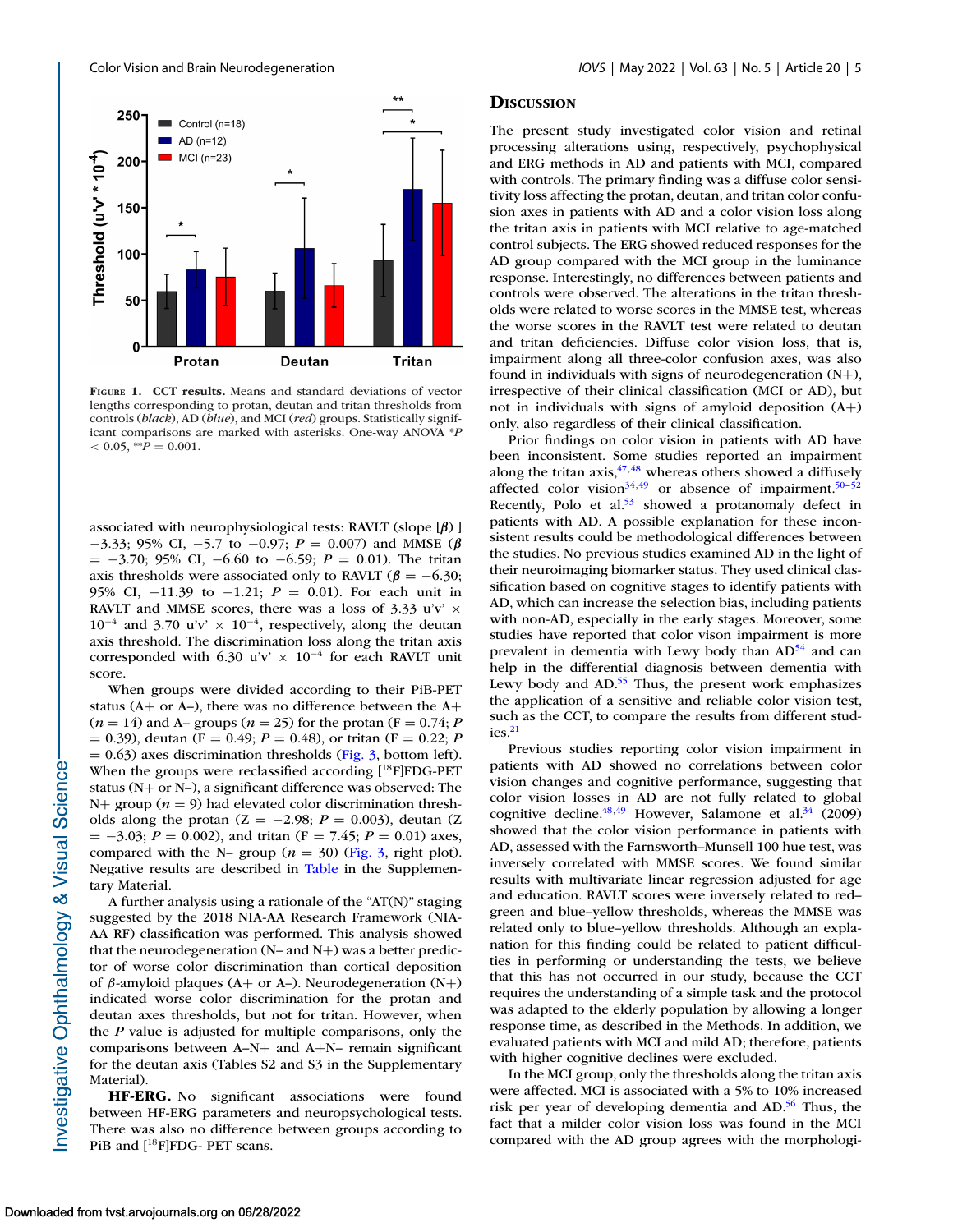<span id="page-5-0"></span>

**FIGURE 2. HF-ERG results.** Group averages ± standard deviations from 12 Hz first and (*top*), 12 Hz second harmonics (*middle*) and 36 Hz first harmonic (*bottom*) amplitudes (*right*) and phases (*left*). The only statistically significant difference was between the MCI and AD at FR = 1 (marked with an asterisk), however neither patient group differed from control. One-way ANOVA \**P* < 0.05.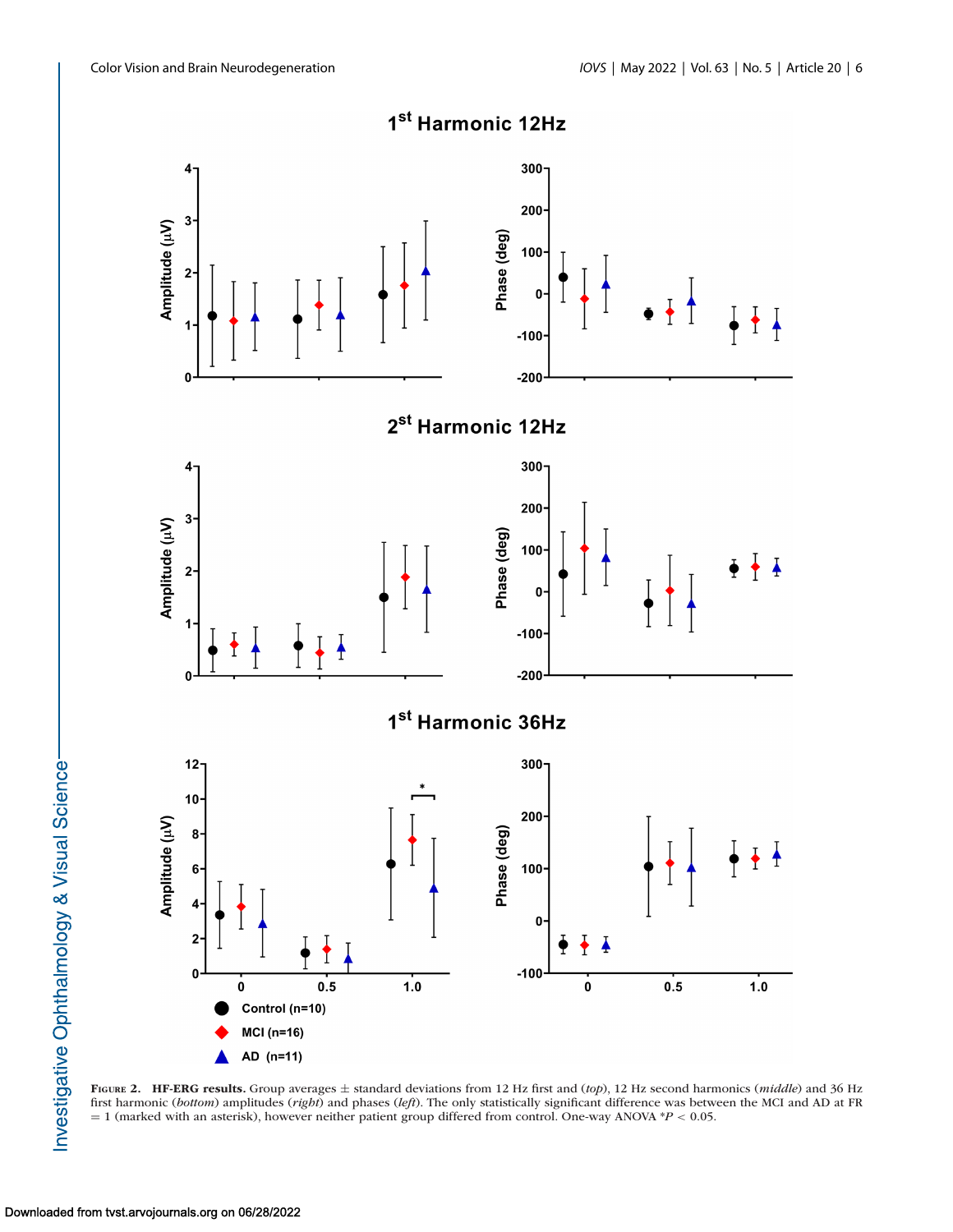## **CCT in PET classified groups**

<span id="page-6-0"></span>

**FIGURE 3. CCT results × PET.** Box plots for the protan, deutan, and tritan mean thresholds. No statically significant differences were found for PiB-PET groups (**A**). Significant differences were found for [18F]FDG groups. The [18F]FDG-positive group had worse color discrimination along the three-color confusion axes (**B**). The number of subjects statistically significant comparisons are marked with asterisks (*P* < 0.05 Mann–Whitney\* *t*-test\*\*). A+ or –, positivity or not for the presence of β-amyloid plaques in the cerebral cortex detected with PiB PET; N+ or −, presence or not of neurodegeneration detected with an [<sup>18</sup>F] PET scan.

cal observation that the RNFL thicknesses in patients with MCI is intermediate between those of normal subjects and patients with AD[.57,58](#page-9-0) This finding can be explained by the intrinsically heterogenous nature of MCI, including individuals with variable proportions of amyloid deposition and signs of neurodegeneration [\(Table\)](#page-3-0). In addition to neural factors, tritan defects may be caused by optical changes, owing to aging of increasing lens density and lens yellowing[.59,60](#page-9-0) However, to avoid lens yellowing as a confounding factor, the groups were age matched and the Lens Opacity Classification System II was used to classify lens opacity. $37$ 

One major finding in this study was that global worsening of the color vision was observed for N+ patients, but not for the A+ group. Previous studies used a clinical classification based on cognitive stages to identify patients with AD and patients with MCI. The typical neuroimaging findings indicative of AD include the presence of  $\beta$ -amyloid and tau pathology as assessed with PET, which occur earlier over the course of the disease.<sup>32</sup> Later on, there is decreased regional brain glucose metabolism in the posterior cingulate and temporoparietal cortices as assessed by  $[{}^{18}F]FDG-$ PET as an indication of neurodegenerative changes.<sup>35,43,[61](#page-9-0)</sup> The decrease in glucose metabolism is associated with a poorer AD course.<sup>62-64</sup> Our results show a possible link between color vision loss and brain neurodegeneration, but not with brain amyloid deposition alone. In the other words, the color vision impairment may be associated with non-AD neurodegeneration. According to the previously cited 2019 NIA-AA Research Framework "AT(N)" classification,  $35$ amyloid positivity (A+) is biological necessary to include an individual in the AD continuum. Further stages of the disease are AD pathologic changes without signs of neurodegeneration (A+T+[N–]) or with signs of neurodegeneration  $(A+T+[N+])$ . In our study, individuals classified as  $A-N+$ had color vision impairment at a higher rate than A+N– (Supplementary Material). So, probably individuals out of the AD continuum with non–AD-related neurodegeneration are at a higher risk for color vision impairment than individuals in the AD continuum in earlier stages of the disease, thus without overt neurodegeneration  $(A+N-)$ .<sup>35</sup> This finding also suggests that the results of the present study may be at least driven by individuals with non-AD pathology.

The HF-ERG protocol was insensitive to detect color vison alterations in AD and MCI as the psychophysical test. A possible but nonsignificant alteration in the luminance reflecting ERGs could be detected in the AD group. We have argued previously that the HF-ERGs probably originate in the outer retina.<sup>18[,65](#page-9-0)</sup> The present data, therefore, provide evidence that the outer retina is not involved in AD and MCI. This finding in agreement with the notion that ADrelated color vision impairments occur mainly at the cortical level[.34,47–49](#page-8-0)[,66](#page-9-0) Future clinical protocols using VEP recordings combined with HF stimuli, $67$  visual tests, and PET with computed tomography scans that evaluate the visual pathways in the same subjects at retinal and visual cortex levels could give more detail about the involvement of visual pathways in AD and MCI.

The main limitation of our study is the high variability in the control group, probably owing to differences from populations that came from different referral sites. One recruitment site was based in an ophthalmology clinic and the other was based in the Institute of Psychiatry. Even though all participants met the eligibility criteria for participating in the study, this issue might have increased the variability of the data, thus decreasing the power to identify differences between the AD and control groups. It should also be noted that the proportion of dementia patients classified as A+ was lower than the rates reported in the literature and in our previous investigation on an larger sample of elderly subjects.<sup>44</sup> This finding may be partially explained because we used a conservative A+ threshold, decreasing the proportion of dementia cases. $44,46$  Moreover, the selection of dementia subjects based solely on clinical criteria is known to lead to the inclusion of a non-negligible minority of individuals who have no signs of amyloid deposition[.44](#page-8-0)

One of the strengths in our study was the use of the CCT to evaluate the color vision in AD and patients with MCI, since its results are not biased by learning or fatigue effects, $68$  and its fast protocol, the trivector protocol, can be easily and rapidly performed by patients with dementia.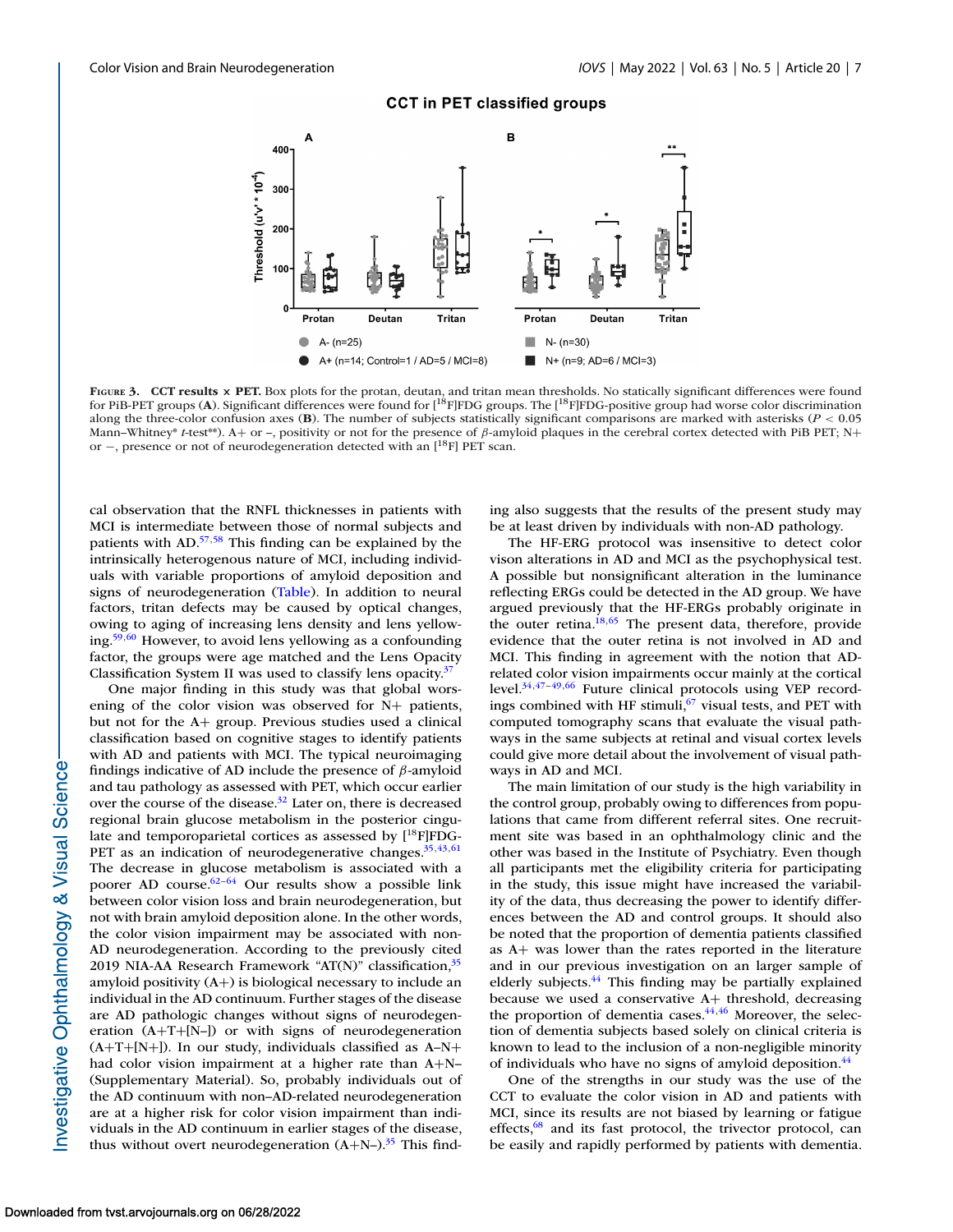<span id="page-7-0"></span>

Also, we increase the response time from 5 to 10 seconds and we adopted verbal response instead the input device normally used to indicate the Landolt C gap position. A second strength was the use of amyloid and neurodegeneration biomarkers measured with PET.

Finally, prospective studies following patients with MCI with blue–yellow alterations and A+N+ individuals classified with PiB and  $[$ <sup>18</sup>F $]$ FDG-PET scans are warranted to explore whether these alterations could be a tool to identify susceptibility for AD development*.*

# **CONCLUSIONS**

In our study, we observed that patients clinically classified as have elevated color sensitivity thresholds along the protan, deutan, and tritan axes, whereas patients with MCI displayed larger thresholds along the tritan axis. The three-color confusion axes are affected in groups with signs of neurodegeneration (N+), but not with cortical amyloid deposition alone. Also, alterations along the deutan and tritan axes were associated with worse performance in neuropsychological tests. HF-ERG, which mainly evaluates responses from outer and middle retina (cones and cone bipolar cells), was preserved in patients with AD and patients with MCI for both the luminance and the cone-opponent channels. The CCT is a noninvasive tool that may be considered for progression monitoring of AD and MCI. The color vision changes are associated with neurodegeneration despite the clinical classification in MCI and AD.

## *Acknowledgments*

The authors thank Ricardo Nitrini, Sonia Brucki, and Orestes V. Forlenza for referring patients with AD and patients with MCI from HC-FMUSP to be included in the study, and Fabio Luiz de Souza Duran for his assistance in the preprocessing of PET data.

Disclosure: **K.S.M. Vidal,** None; **D. Decleva,** None; **M.T.S. Barboni,** None; **B.V. Nagy,** None; **P.A.H. de Menezes,** None; **A. Aher,** None; **A.M. Coutinho,** None; **P. Squarzoni,** None; **D. de Paula Faria,** None; **F.L. de Souza Duran,** None; **C.A. Buchpiguel,** None; **J. Kremers,** None; **G.B. Filho,** None; **D.F. Ventura,** None

#### *References*

- 1. Price JL, Morris JC. Tangles and plaques in nondemented aging and "preclinical" Alzheimer's disease. *Ann Neurol*. [1999;45\(3\):358–368, doi:10.1002/1531-8249\(199903\)45:](http://doi.org/10.1002/1531-8249(199903)45:310358::AID-ANA12103.0.CO;2-X) 3\358::AID-ANA12\3.0.CO;2-X.
- 2. Tzekov R, Mullan M. Vision function abnormalities in Alzheimer disease. *Surv Ophthalmol*. 2014;59(4):414–433, doi[:10.1016/j.survophthal.2013.10.002.](http://doi.org/10.1016/j.survophthal.2013.10.002)
- 3. Parra MA, Baez S, Allegri R, et al. Dementia in Latin America. *Neurology*[. 2018;90\(5\):222–231, doi:10.1212/WNL.](http://doi.org/10.1212/WNL.0000000000004897) 0000000000004897.
- 4. Ferretti C, Sarti FM, Nitrini R, Ferreira FF, Brucki SMD. An assessment of direct and indirect costs of dementia in Brazil. *PLoS One*[. 2018;13\(3\):e0193209, doi:10.1371/journal.pone.](http://doi.org/10.1371/journal.pone.0193209) 0193209.
- 5. Lorena Chaves M, Luiza Camozzato A, Godinho C, Piazenski I, Kaye J. Incidence of mild cognitive impairment and Alzheimer disease in southern Brazil. *J Geriatr Psychiatry Neurol*[. 2009;22\(3\):181–187, doi:10.1177/](http://doi.org/10.1177/0891988709332942) 0891988709332942.
- 6. Thomson KL, Yeo JM, Waddell B, Cameron JR, Pal S. A systematic review and meta-analysis of retinal nerve fiber

layer change in dementia, using optical coherence tomography. *Alzheimer's Dement Diagnosis Assess Dis Monit*. 2015;1(2):136–143, doi[:10.1016/j.dadm.2015.03.001.](http://doi.org/10.1016/j.dadm.2015.03.001)

- 7. Moschos M, Markopoulos I, Chatziralli I, et al. Structural and functional impairment of the retina and optic nerve in Alzheimer's disease. *Curr Alzheimer Res*. 2012;9(7):782–788, doi[:10.2174/156720512802455340.](http://doi.org/10.2174/156720512802455340)
- 8. Javaid FZ, Brenton J, Guo L, Cordeiro MF. Visual and ocular manifestations of Alzheimer's disease and their use as biomarkers for diagnosis and progression. *Front Neurol*. 2016;7:55, doi[:10.3389/fneur.2016.00055.](http://doi.org/10.3389/fneur.2016.00055)
- 9. Lim JKH, Li Q-X, He Z, et al. The eye as a biomarker for Alzheimer's disease. *Front Neurosci*. 2016;10:536, doi:10. [3389/fnins.2016.00536.](http://doi.org/10.3389/fnins.2016.00536)
- 10. La Morgia C, Ross-Cisneros FN, Sadun AA, Carelli V. Retinal ganglion cells and circadian rhythms in Alzheimer's disease, Parkinson's disease, and beyond. *Front Neurol*. 2017;8:162, doi[:10.3389/fneur.2017.00162.](http://doi.org/10.3389/fneur.2017.00162)
- 11. Bento-Torres NVO, Rodrigues AR, Côrtes MIT, Bonci DM de O, Ventura DF, Silveira LC de L. Psychophysical evaluation of congenital colour vision deficiency: discrimination between protans and deutans using Mollon-Reffin's ellipses and the Farnsworth-Munsell 100-hue test. *PLoS One*. 2016;11(4):e0152214, doi[:10.1371/journal.pone.0152214.](http://doi.org/10.1371/journal.pone.0152214)
- 12. Parisi V, Restuccia R, Fattapposta F, Mina C, Bucci MG, Pierelli F. Morphological and functional retinal impairment in Alzheimer's disease patients. *Clin Neurophysiol*[. 2001;112\(10\):1860–1867, doi:10.1016/S1388-2457\(01\)](http://doi.org/10.1016/S1388-2457(01)00620-4) 00620-4.
- 13. Berisha F, Feke GT, Trempe CL, McMeel JW, Schepens CL. Retinal abnormalities in early Alzheimer's disease. *Investig Ophthalmol Vis Sci*[. 2007;48\(5\):2285, doi:10.1167/iovs.](http://doi.org/10.1167/iovs.06-1029) 06-1029.
- 14. Hinton DR, Sadun AA, Blanks JC, Miller CA. Opticnerve degeneration in Alzheimer's disease. *N Engl J Med*. 1986;315(8):485–487, doi[:10.1056/NEJM198608213150804.](http://doi.org/10.1056/NEJM198608213150804)
- 15. Sadun AA, Bassi CJ. Optic nerve damage in Alzheimer's disease. *Ophthalmology*[. 1990;97\(1\):9–17, doi:10.1016/](http://doi.org/10.1016/S0161-6420(90)32621-0) S0161-6420(90)32621-0.
- 16. Prager TC, Schweitzer FC, Peacock LW, Garcia CA. The effect of optical defocus on the pattern electroretinogram in normal subjects and patients with Alzheimer's disease. *Am J Ophthalmol*[. 1993;116\(3\):363–369, doi:10.](http://doi.org/10.1016/S0002-9394(14)71355-8) 1016/S0002-9394(14)71355-8.
- 17. Parry NRA, Murray IJ, Panorgias A, McKeefry DJ, Lee BB, Kremers J. Simultaneous chromatic and luminance human electroretinogram responses. *J Physiol*. 2012;590(13):3141– 3154, doi[:10.1113/jphysiol.2011.226951.](http://doi.org/10.1113/jphysiol.2011.226951)
- 18. Kremers J, Rodrigues AR, de Lima Silveira LC, da Silva Filho M. Flicker ERGs representing chromaticity and luminance signals. *[Investig Ophthalmol Vis Sci](http://doi.org/10.1167/iovs.09-3899)*. 2010;51(1):577, doi:10. 1167/iovs.09-3899.
- 19. Regan BC, Reffin JP, Mollon JD. Luminance noise and the rapid determination of discrimination ellipses in colour deficiency. *Vision Res*[. 1994;34\(10\):1279–1299, doi:10.1016/](http://doi.org/10.1016/0042-6989(94)90203-8) 0042-6989(94)90203-8.
- 20. Mollon JD, Reffin JP. A computer-controlled color-vision test that combines the principles of Chibret and of Stilling. *J Physiol*. 1989;414:P5.
- 21. Ventura DF, Simões AL, Tomaz S, et al. Colour vision and contrast sensitivity losses of mercury intoxicated industry workers in Brazil. *Environ Toxicol Pharmacol*. 2005;19(3):523–529, doi[:10.1016/j.etap.2004.12.016.](http://doi.org/10.1016/j.etap.2004.12.016)
- 22. Feitosa-Santana C, Barboni MTS, Oiwa NN, et al. Irreversible color vision losses in patients with chronic mercury vapor intoxication. *Vis Neurosci*[. 2008;25\(3\):487–491, doi:10.1017/](http://doi.org/10.1017/S0952523808080590) S0952523808080590.
- 23. Ventura DF, Costa MF, Gualtieri M, Nishi M, Bernick M, Bonci D, De Souza JM. Early vision loss in diabetic patients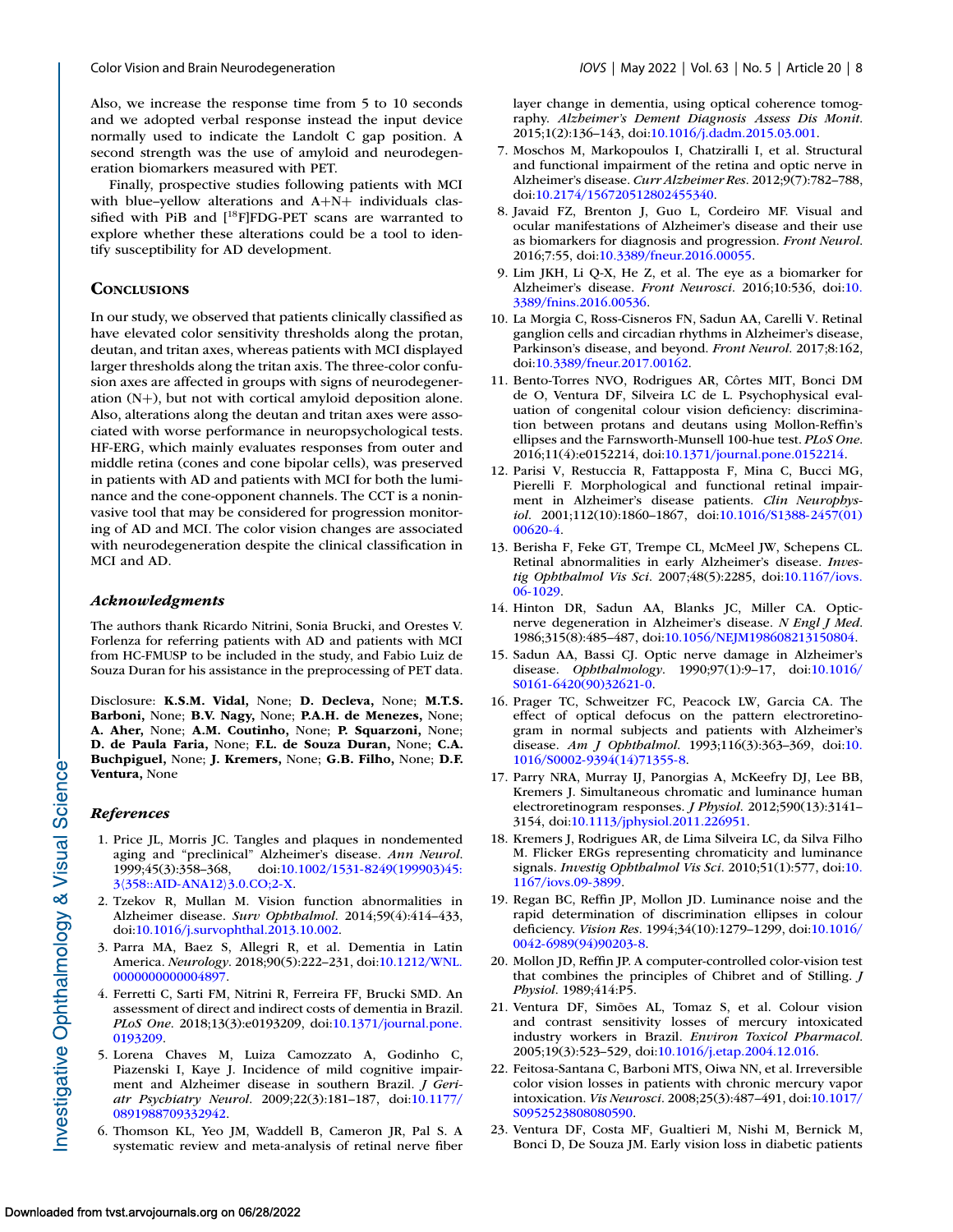<span id="page-8-0"></span>assessed by the Cambridge Colour Test. In: *Normal and Defective Colour Vision.* Oxford University Press; 2003:395– 403, doi[:10.1093/acprof:oso/9780198525301.003.0042.](https://doi.org/10.1093/acprof:oso/9780198525301.003.0042)

- 24. Feitosa-Santana C, Paramei G V., Nishi M, Gualtieri M, Costa MF, Ventura DF. Color vision impairment in type 2 diabetes assessed by the D-15d test and the Cambridge colour test. *Ophthalmic Physiol Opt*[. 2010;30\(5\):717–723, doi:10.1111/j.](http://doi.org/10.1111/j.1475-1313.2010.00776.x) 1475-1313.2010.00776.x.
- 25. Costa MF, Oliveira AGF, Feitosa-Santana C, Zatz M, Ventura DF. Red-green color vision impairment in Duchenne muscular dystrophy. *Am J Hum Genet*. 2007;80(6):1064–1075, doi[:10.1086/518127.](http://doi.org/10.1086/518127)
- 26. Ventura DF, Gualtieri M, Oliveira AGF, et al. Male prevalence of acquired color vision defects in asymptomatic carriers of Leber's hereditary optic neuropathy. *Investig Ophthalmol Vis Sci*. 2007;48(5):2362, doi[:10.1167/iovs.06-0331.](http://doi.org/10.1167/iovs.06-0331)
- 27. Moura AL de A, Teixeira RAA, Oiwa NN, et al. Chromatic discrimination losses in multiple sclerosis patients with and without optic neuritis using the Cambridge colour test. *Vis Neurosci*[. 2008;25\(3\):463–468, doi:10.1017/](http://doi.org/10.1017/S0952523808080437) S0952523808080437.
- 28. Zachi EC, Costa TL, Barboni MTS, Costa MF, Bonci DMO, Ventura DF. Color vision losses in autism spectrum disorders. *Front Psychol*[. 2017;8\(JUN\):1127, doi:10.3389/fpsyg.](http://doi.org/10.3389/fpsyg.2017.01127) 2017.01127.
- 29. Castelo-Branco M, Faria P, Forjaz V, Kozak LR, Azevedo H. Simultaneous comparison of relative damage to chromatic pathways in ocular hypertension and glaucoma: correlation with clinical measures. *Investig Ophthalmol Vis Sci*. 2004;45(2):499, doi[:10.1167/iovs.03-0815.](http://doi.org/10.1167/iovs.03-0815)
- 30. Duque-Chica GL, Gracitelli CPB, Moura ALA, et al. Inner and outer retinal contributions to pupillary light response: correlation to functional and morphologic parameters in glaucoma. *J Glaucoma*[. 2018;27\(8\):723–732, doi:10.1097/](http://doi.org/10.1097/IJG.0000000000001003) IJG.0000000000001003.
- 31. Barbur JL, Harlow AJ, Plant GT. Insights into the different exploits of colour in the visual cortex. *Proc R Soc London Ser B Biol Sci*[. 1994;258\(1353\):327–334, doi:10.1098/rspb.1994.](http://doi.org/10.1098/rspb.1994.0181) 0181.
- 32. Gaska J, Winterbottom M, van Atta A. *Operational Based Vision Assessment Cone Contrast Test: Description and Operation.* 2016, doi[:10.21236/ADA635957.](https://doi.org/10.21236/ADA635957)
- 33. Matsumoto R, Saishin Y, Ohji M. Evaluation of acquired color vision deficiency in retinal vein occlusion using the Rabin cone contrast test. *Graefe's Arch Clin Exp Ophthalmol*[. 2021;259\(10\):2961–2966, doi:10.1007/s00417-021-](http://doi.org/10.1007/s00417-021-05171-7) 05171-7.
- 34. Salamone G, Di Lorenzo C, Mosti S, et al. Color discrimination performance in patients with Alzheimer's disease. *[Dement Geriatr Cogn Disord](http://doi.org/10.1159/000218366)*. 2009;27(6):501–507, doi:10. 1159/000218366.
- 35. Jack CR, Bennett DA, Blennow K, et al. NIA-AA research framework: toward a biological definition of Alzheimer's disease. *Alzheimer's Dement*[. 2018;14\(4\):535–562, doi:10.](http://doi.org/10.1016/j.jalz.2018.02.018) 1016/j.jalz.2018.02.018.
- 36. McKhann GM, Knopman DS, Chertkow H, et al. The diagnosis of dementia due to Alzheimer's disease: recommendations from the National Institute on Aging-Alzheimer's Association workgroups on diagnostic guidelines for Alzheimer's disease. *Alzheimer's Dement*[. 2011;7\(3\):263–269, doi:10.](http://doi.org/10.1016/j.jalz.2011.03.005) 1016/j.jalz.2011.03.005.
- 37. Chylack LT, Wolfe JK, Singer DM, et al. The Lens Opacities Classification System III. *Arch Ophthalmol*. 1993;111(6):831, doi[:10.1001/archopht.1993.01090060119035.](http://doi.org/10.1001/archopht.1993.01090060119035)
- 38. Barboni MTS, Pangeni G, Ventura DF, Horn F, Kremers J. Heterochromatic flicker electroretinograms reflecting luminance and cone opponent activity in glaucoma patients. *Investig Ophthalmol Vis Sci*[. 2011;52\(9\):6757, doi:10.1167/](http://doi.org/10.1167/iovs.11-7538) iovs.11-7538.
- 39. Malloy-Diniz LF, Lasmar VAP, Gazinelli LDSR, Fuentes D, Salgado JV. The Rey Auditory-Verbal Learning Test: applicability for the Brazilian elderly population. *Rev Bras Psiquiatr*. 2007;29(4):324–329, doi[:10.1590/S1516-44462006005000053.](http://doi.org/10.1590/S1516-44462006005000053)
- 40. Ivnik RJ, Malec JF, Tangalos EG, Petersen RC, et al. The Auditory-Verbal Learning Test (AVLT): norms for ages 55 years and older. *Psychol Assess*[. 1990;2\(3\):304–312, doi:10.](http://doi.org/10.1037/1040-3590.2.3.304) 1037/1040-3590.2.3.304.
- 41. Folstein MF, Folstein SE, McHugh PR. "Mini-mental state": a practical method for grading the cognitive state of patients for the clinician. *J Psychiatr Res*. 1975;12(3):189–198, doi:10. [1016/0022-3956\(75\)90026-6.](http://doi.org/10.1016/0022-3956(75)90026-6)
- 42. Squarzoni P, Faria DDP, Yassuda MS, et al. Relationship between PET-assessed amyloid burden and visual and verbal episodic memory performance in elderly subjects. *J Alzheimer's Dis*[. 2020;78\(1\):229–244, doi:10.](http://doi.org/10.3233/JAD-200758) 3233/JAD-200758.
- 43. Klunk WE, Koeppe RA, Price JC, et al. The Centiloid Project: standardizing quantitative amyloid plaque estimation by PET. *Alzheimer's Dement*[. 2015;11\(1\):1–15.e4, doi:10.1016/](http://doi.org/10.1016/j.jalz.2014.07.003) j.jalz.2014.07.003.
- 44. Coutinho AM, Busatto GF, de Gobbi Porto FH, et al. Brain PET amyloid and neurodegeneration biomarkers in the context of the 2018 NIA-AA research framework: an individual approach exploring clinical-biomarker mismatches and sociodemographic parameters. *Eur J Nucl Med Mol Imaging*[. 2020;47\(11\):2666–2680, doi:10.1007/s00259-020-](http://doi.org/10.1007/s00259-020-04714-0) 04714-0.
- 45. Faria D de P, Duran FL, Squarzoni P, et al. Topography of 11C-Pittsburgh compound B uptake in Alzheimer's disease: a voxel-based investigation of cortical and white matter regions. *Brazilian J Psychiatry*. 2019;41(2):101–111, doi[:10.1590/1516-4446-2017-0002.](http://doi.org/10.1590/1516-4446-2017-0002)
- 46. Busatto Filho G, Duran FL de S, Squarzoni P, et al. Hippocampal subregional volume changes in elders classified using positron emission tomography-based Alzheimer's biomarkers of  $\beta$ -amyloid deposition and neurodegeneration. *J Neurosci Res*[. 2021;99\(2\):481–501, doi:10.1002/jnr.](http://doi.org/10.1002/jnr.24739) 24739.
- 47. Rizzo M. Vision and cognition in Alzheimer's disease. Neuropsychologia. 2000;38(8):1157-1169, disease. *Neuropsychologia*. 2000;38(8):1157–1169, doi[:10.1016/S0028-3932\(00\)00023-3.](http://doi.org/10.1016/S0028-3932(00)00023-3)
- 48. Cronin-Golomb A, Sugiura R, Corkin S, Growdon JH. Incomplete achromatopsia in Alzheimer's disease. *Neurobiol Aging*[. 1993;14\(5\):471–477, doi:10.1016/0197-4580\(93\)](http://doi.org/10.1016/0197-4580(93)90105-K) 90105-K.
- 49. Pache M, Smeets CHW, Gasio PF, et al. Colour vision deficiencies in Alzheimer's disease. *Age Ageing*. 2003;32(4):422– [426. Accessed October 23, 2017.](http://www.ncbi.nlm.nih.gov/pubmed/12851187) http://www.ncbi.nlm.nih. gov/pubmed/12851187.
- 50. Bassi CJ, Solomon K, Young D. Vision in aging and dementia. *Optom Vis Sci*. 1993;70(10):809–813. Accessed October 23, 2017. [http://www.ncbi.nlm.nih.gov/pubmed/8247482.](http://www.ncbi.nlm.nih.gov/pubmed/8247482)
- 51. Massoud F, Chertkow H, Whitehead V, Overbury O, Bergman H. Word-reading thresholds in Alzheimer disease and mild memory loss: a pilot study. *Alzheimer Dis Assoc Disord*[. 2002;16\(1\):31–39. Accessed October 23, 2017.](http://www.ncbi.nlm.nih.gov/pubmed/11882747) http: //www.ncbi.nlm.nih.gov/pubmed/11882747.
- 52. Wijk H, Berg S, Bergman B, Hanson AB, Sivik L, Steen B. Colour perception among the very elderly related to visual and cognitive function. *Scand J Caring Sci*. 2002;16(1):91– 102, doi[:10.1046/j.1471-6712.2002.00063.x.](http://doi.org/10.1046/j.1471-6712.2002.00063.x)
- 53. Polo V, Rodrigo MJ, Garcia-Martin E, et al. Visual dysfunction and its correlation with retinal changes in patients with Alzheimer's disease. *Eye*[. 2017;31\(7\):1034–1041, doi:10.](http://doi.org/10.1038/eye.2017.23) 1038/eye.2017.23.
- 54. Unger RH, Flanigan PM, Khosravi M, Leverenz JB, Tousi B. Clinical and imaging characteristics associated with color